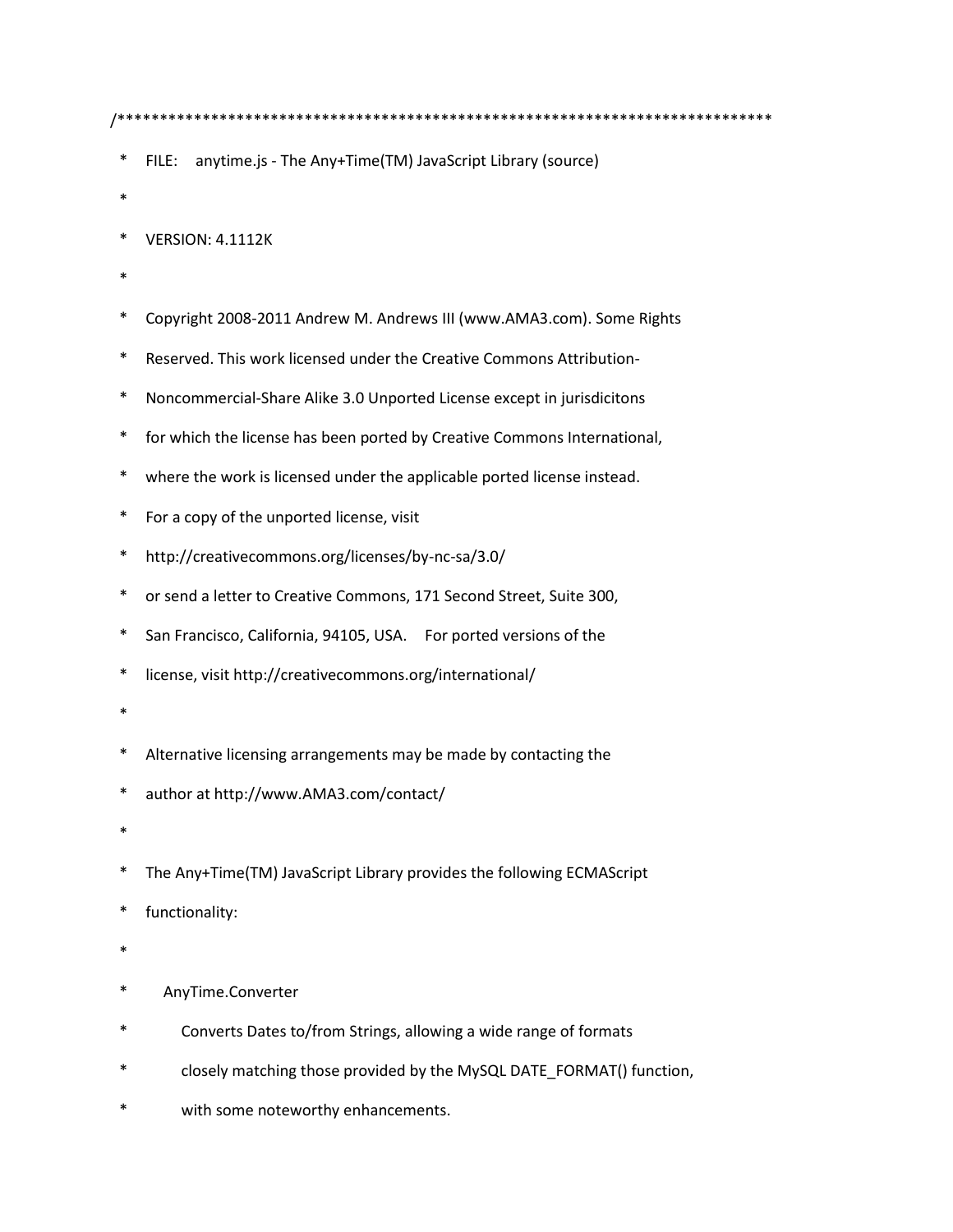- \*
- AnyTime.pad()
- Pads a value with a specific number of leading zeroes.
- \*
- \* AnyTime.noPicker()
- Destroys a calendar widget previously added by AnyTime.picker().
- Can also be invoked via jQuery using \$(selector).AnyTime\_noPicker()
- \*
- AnyTime.picker()
- \* Attaches a calendar widget to a text field for selecting date/time
- values with fewer mouse movements than most similar pickers. Any
- format supported by AnyTime.Converter can be used for the text field.
- If JavaScript is disabled, the text field remains editable without
- any of the picker features.
- Can also be invoked via jQuery using \$(selector).AnyTime\_picker()
- \*
- IMPORTANT NOTICE: This code depends upon the jQuery JavaScript Library
- \* (www.jquery.com), currently version 1.4.
- \*
- \* The Any+Time(TM) code and styles in anytime.css have been tested (but not
- \* extensively) on Windows Vista in Internet Explorer 8.0, Firefox 3.0, Opera
- \* 10.10 and Safari 4.0. Minor variations in IE6+7 are to be expected, due
- \* to their broken box model. Please report any other problems to the author
- \* (URL above).
- \*

\* Any+Time is a trademark of Andrew M. Andrews III.